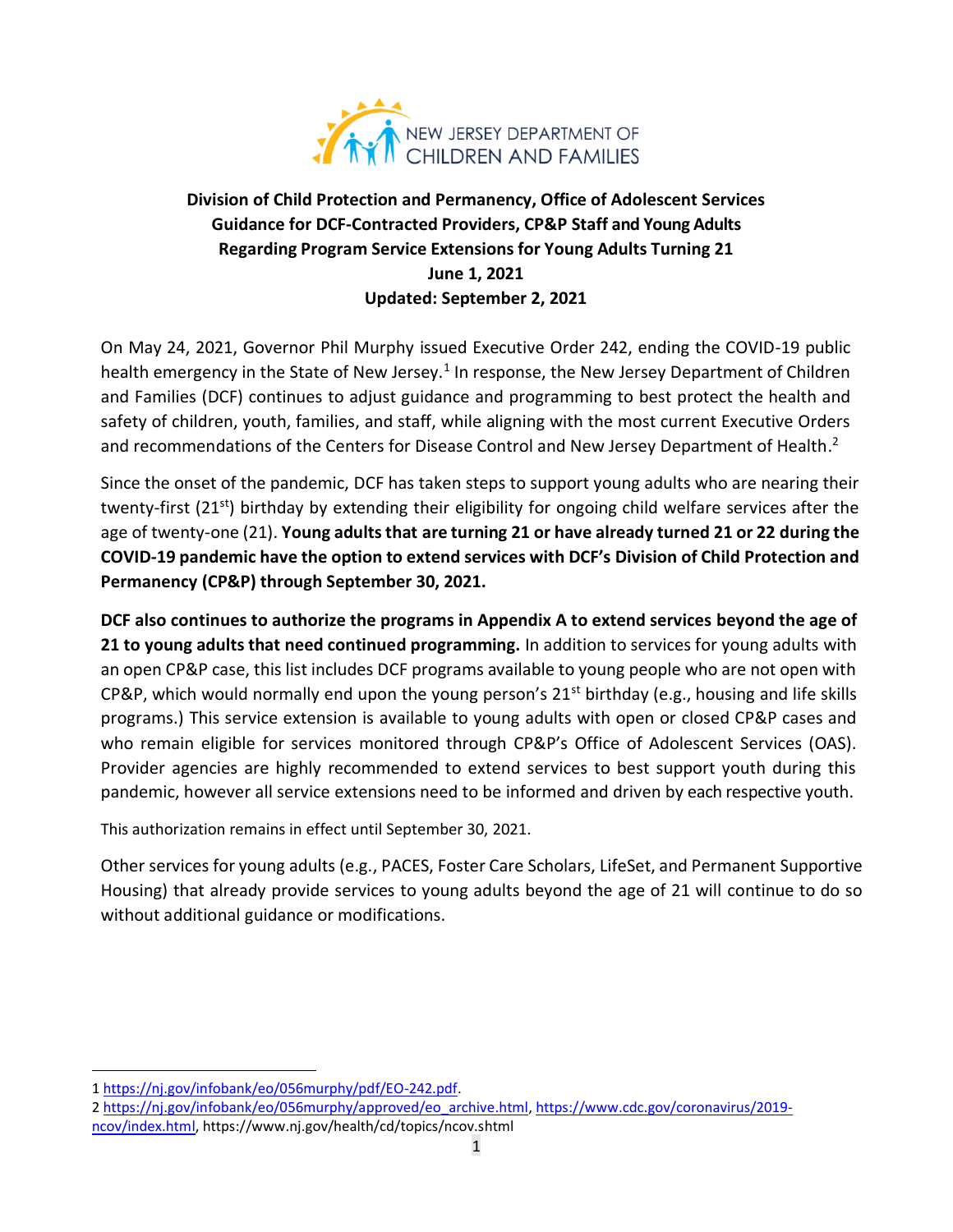#### **Appendix A**

### **Supervised Transitional Living Programs**

| Anchor House - Anchorage                                          |
|-------------------------------------------------------------------|
| Bergen County Division of Family Guidance - Visions Program       |
| Catholic Charities - Archdiocese of Newark Strong Futures Program |
| Catholic Charities - Diocese of Trenton Beacon House              |
| Center for Family Services - Tranquility House                    |
| Collier Services - Collier House                                  |
| Community Access Unlimited - TOPS Stiles Street (Females)         |
| Community Access Unlimited - TOPS Summer Street (Males)           |
| Crossroads Program - Rites of Passage                             |
| <b>Greater Bergen Community Action - PHASES Chadwick House</b>    |
| GSH, Inc - Turtle Creek                                           |
| NJ Community Development Corporation - Independence House         |
| <b>OCEAN HARBOR HOUSE INC - Shore House</b>                       |
| <b>PLAID HOUSE - Thenen House</b>                                 |
| Visions and Pathways - My Place                                   |
| Visions and Pathways - Whitney House                              |

# **Transitional Living Programs**

| Acenda - Evolutions                                                  |
|----------------------------------------------------------------------|
| Acenda - Steps Toward Independence                                   |
| Anchor House - Anchor Line                                           |
| Care Plus NJ - Strive for Independence II                            |
| Catholic Charities - Archdiocese of Newark Strong Futures Apartments |
| Catholic Charities - Diocese of Metuchen Independent Living Program  |
| Center for Family Services - Home Base                               |
| <b>Community Access Unlimited</b>                                    |
| Community Access Unlimited - TOPS (Scatter Site)                     |
| Community Access Unlimited - TOPS Semi-Independent (5 addresses)     |
| Covenant House - Nancy's Place                                       |
| GSH, Inc - Dewey Place                                               |
| IEP Youth Services, Inc. - Project Stepping Stone                    |
| Legacy Treatment Services - Fastow                                   |
| Life Ties - Mary's Place                                             |
| Oaks Integrated Care - Homestretch                                   |
| Ranch Hope - H.I.L.L.S. Program                                      |
| Visions and Pathways - Bridge House                                  |
| VOA, Greater New York, INC - ILP - Jersey City                       |
| VOA, Greater New York, INC - Step Up - Orange                        |